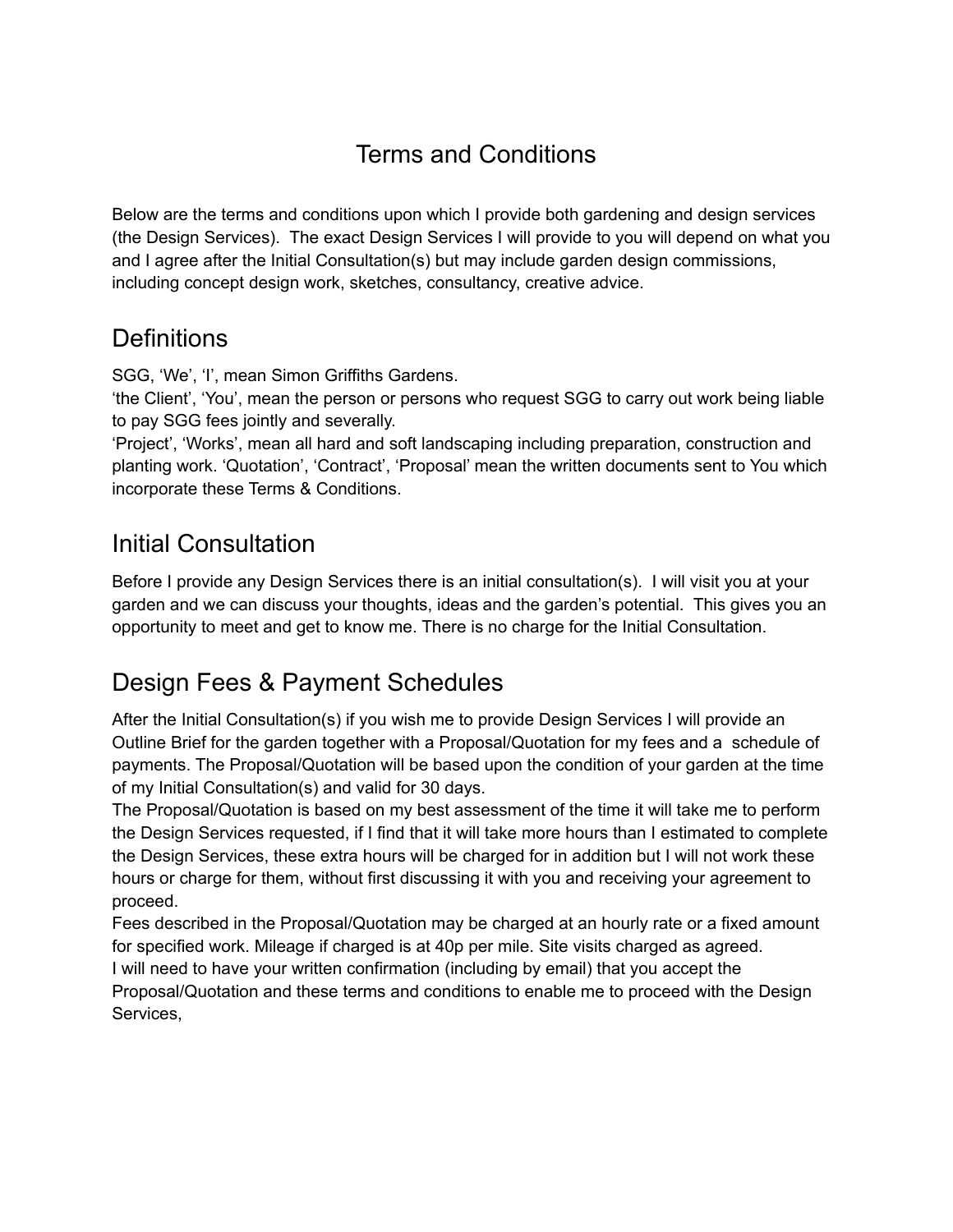# Stages of the Design Process

Below is a general guide to the process. Depending on the nature and size of the individual project, additional site visits, meetings, discussions and drawing stages may be required.

1. The Garden Survey

An accurate, scale survey of your garden will be required to produce the design. I draw by hand using tracing paper and drawing board, and finalise and annotate the design using a soft-ware package. Please see my website for examples of finished plans. Small, straight-forward, local gardens can often be surveyed by me and one other.

With some larger or more complex projects, depending for example on factors such as topography and the size and scale of the project or the complexity of the site, including existing or proposed structures and ground conditions, it may be necessary for you to engage a specialist land surveyor to carry out the survey, or a building surveyor to advise upon some aspects of the site and the proposed design. If you do not know a surveyor who you wish to appoint then I can recommend a surveyor to whom I refer clients. The contract between You and the surveyor, including fees and payment terms will be an entirely separate contract between You and the surveyor. It is usually beneficial if I meet the surveyor on site on the day of the survey, to discuss the site and any particular requirements You have.

2. The Hard Landscape Design

This includes structural elements such as terraces, paths, borders, fences, walls, pergolas.

- A first stage draft drawing in pencil, will be produced for discussion. Any required additions or amendments will be noted.
- Second stage draft drawing in pencil will be produced for discussion, with any previous amendments having been actioned.
- Third stage final pencil drawing presented for You to approve. I will seek your written approval at this stage before I proceed to finalise via a graphic design programme and provide you with a copy. Electronic copies are not charged for, all paper copies are charged at cost.
- As work progresses, if further discussions, meetings and amendments are required between stages 3 and 4, these may be subject to additional charges for work over and above that which was initially estimated and/or agreed, but will be discussed with You first.
- Any amendments requested by You after the final drawing is completed will be charged for.
- Site meetings charged at previously agreed rate.
- 3. The Planting Plan

This is a separate design drawing, priced separately in the Proposal/Quotation and is undertaken after the Hard Landscape Design has been approved by You and is all about the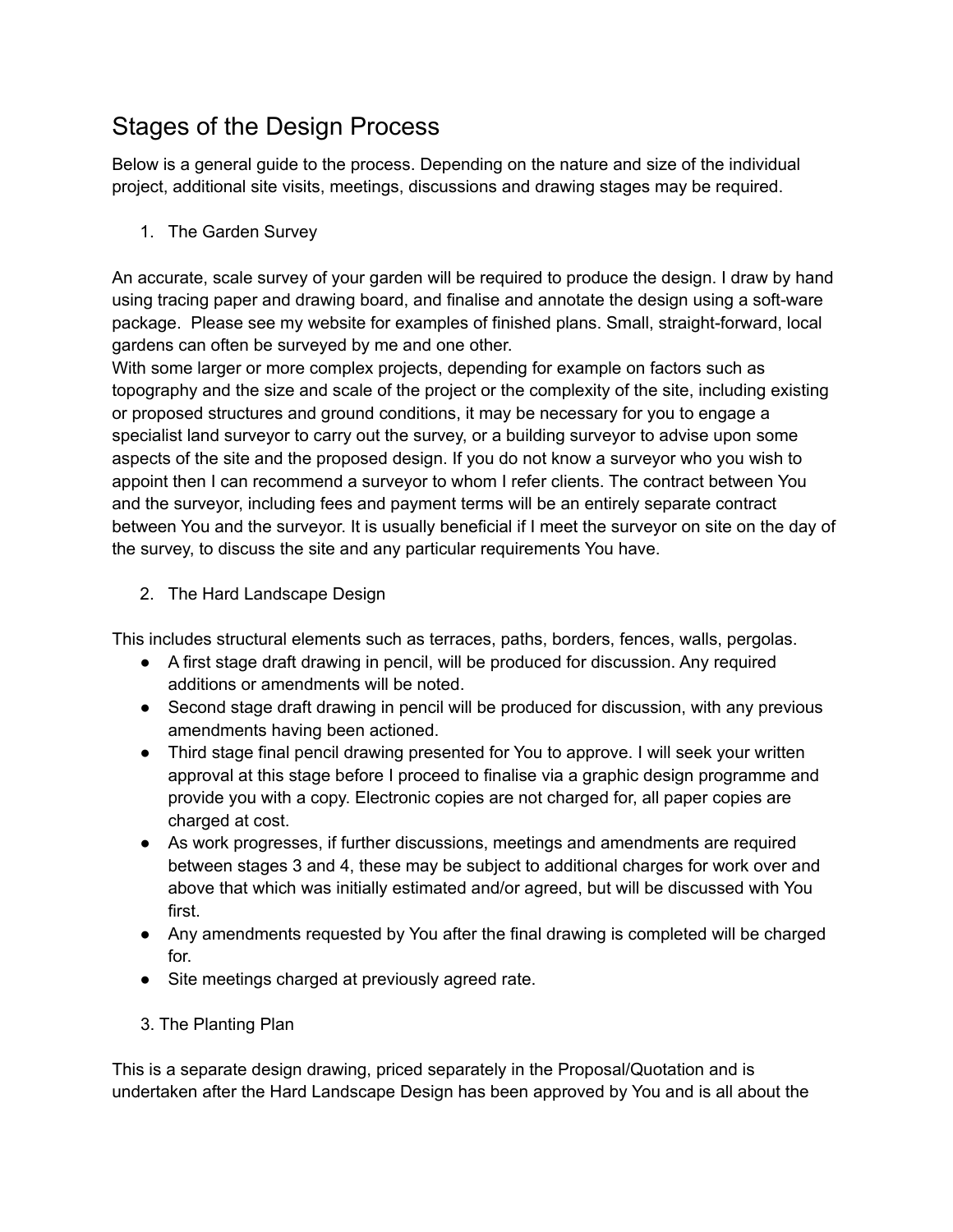plants. Small gardens do not always require an additional drawing. Good quality plants are supplied by me in accordance with the Planting Plan as per the agreed plant list (subject to availability) and in the quantities required for the design. I will order and take delivery of the plants on site and set them out in their positions, ready for planting by me and the team only after the hard landscaping works have been carried out by your Contractor. Payment for the plants is required on the finalising of the order. All plant delivery charges are charged at cost to You as charged to me by the nursery. A 'mark up' up to 20% will be added to plant purchases.

4. The Contractor's Stage

### Your Construction Budget

Some Clients are happy to instruct a design which incorporates all the features they would like without the constraints of a fixed construction budget. Other Clients may have a specific budget, in which case every effort is made to design a garden that reflects this figure. However, it is not always possible to accurately estimate the final cost of a design until it is presented to a Contractor for pricing, but once costed, if savings need to be made there are usually ways of doing this, for example with a change of materials, by removing an element of the design, or phasing part of the project.

### Your Contractor

Although you will have to negotiate and agree the terms of a separate contract between You and the Contractor you wish to appoint to construct the garden I can assist You where requested, on the choice of Contractor to construct the garden. Where available I will recommend Contractors with whom I have had direct experience but this may not always be possible and whilst my recommendations are made in good faith, I shall have no liability for any defects in the Contractor's work or goods supplied, or be in anyway liable in the event of a dispute between Client and Contractor.

After you have appointed your Contractor, any changes to the design requested by You during the construction stage may well affect your contract with the Contractor and all resulting cost implications and extensions of time (if any) will need to be agreed between You and the Contractor before You request a change in the design by me.

### Party Walls/Structural Work

Where detailed structural work is involved such as retaining walls, foundations and buildings including matters covered by the Party Walls Act it is recommended that You seek professional advice from a building surveyor and/or structural engineer in addition to your appointed Contractor. I accept no responsibility and cannot be held liable if You do not seek appropriate advice before and during the construction works.

### My Role During Construction

Whilst I will not supervise or manage Your Contractor's works, I will make agreed site visits during the construction works, to liaise between You and the Contractor if you request and to help ensure that construction is progressing in accordance with the design. I will notify you of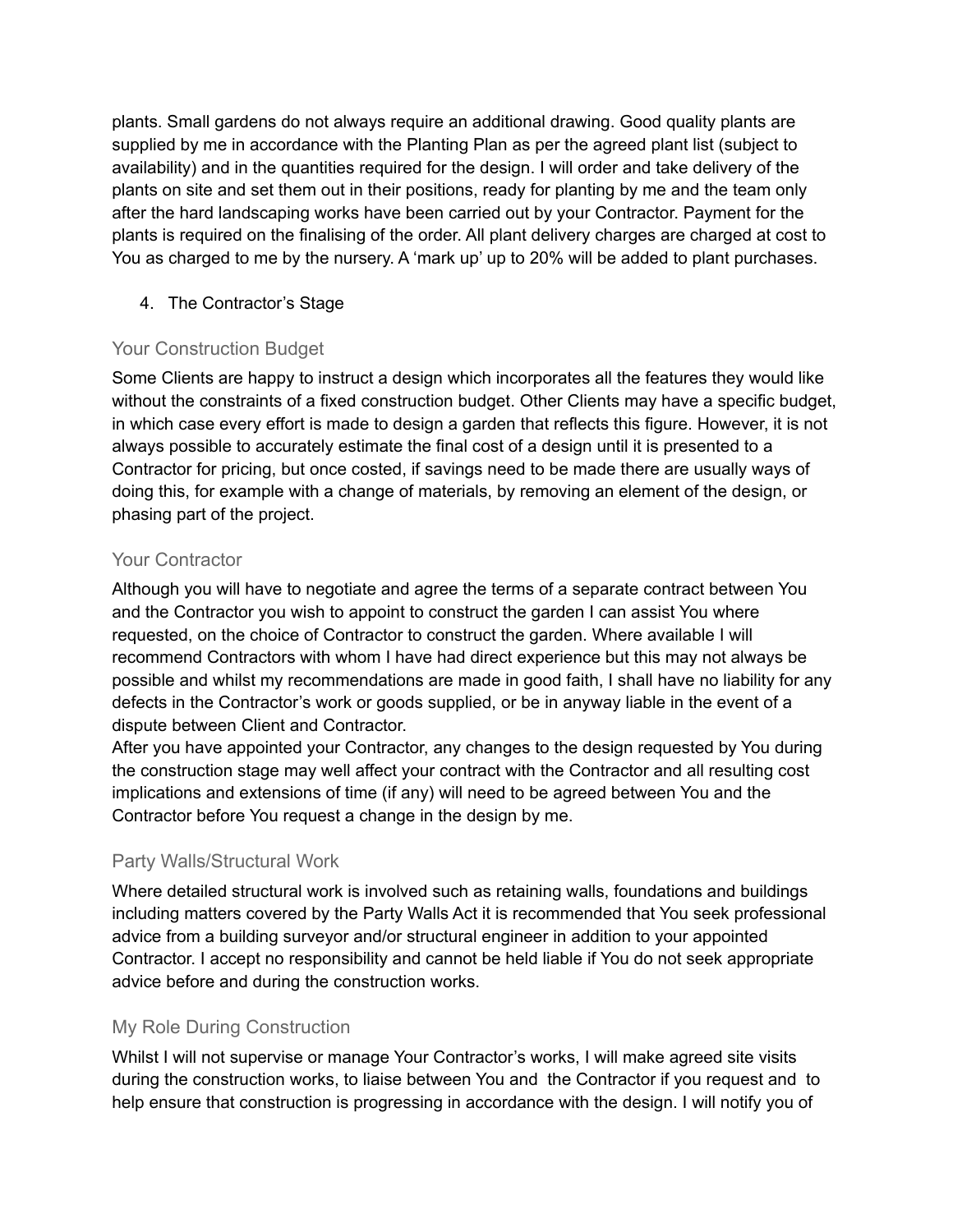discrepancies between the design and the actual works being delivered so that you may take steps to rectify such changes as you see fit.

An estimation of the number of anticipated visits will have been given and will be charged as per the agreed cost per site visit. Liaising with the Contractor and You also presents opportunities as the project takes shape, to see if, subject to Your approval, there may be small adjustments or variations that could be made to enhance the final result and is a valuable fine-tuning element of the construction.

### Garden Lighting

If lighting is required in the garden I can produce an outline lighting plan for a qualified electrician to then design and cost a full electrical specification for you. All electrical works must be carried out and signed off by a qualified electrician. If you do not know a qualified electrician who you wish to appoint then, if requested, I can recommend a qualified electrician with whom I regularly work. The contract between You and your appointed electrician including the cost and payment terms will be an entirely separate contract between the Client and the electrician. If a more complex lighting design is required then I can recommend lighting specialists.

#### Ponds and Water Features

Depending on the size and complexity of a pond or water feature, this may need to be referred to a water specialist for full design, technical specification and installation and may not necessarily be included in the Contractor's remit. If this is the case then, if requested, I can recommend a suitable specialist You can appoint directly for this aspect of the project.

5. Completion and Handover

On completion of my involvement in the project, You will be asked to sign a 'Garden Hand-Over' form acknowledging that the future care of the garden is now your responsibility; it also includes some broad, general advice on how to look after it. Depending on the size of the garden, the extent of Your horticultural knowledge and available time, I may recommend considering the engagement of a qualified gardener to assist with the future care of the new garden. Alternatively, SGG may be able to provide a maintenance service.

#### Plant care

Gardens are affected by external factors beyond our control including weather conditions, which can be both extreme and unexpected and they need time and patience to establish and develop. All plants and in particular, grass seed and/or wildflower mixes take a substantial amount of time to mature and evolve. In seeded areas, stone picking, occasional spraying of opportunist perennial weeds and the re-emergence of any naturally occurring, indigenous seed beds already present on the site, should be expected. A regular mowing regime is also essential to the forward maintenance and establishment of these areas. Continued watering of newly planted plants will be the responsibility of the client.

A detailed maintenance schedule and seasonal site visits are not included in the Design Services, but if requested a bespoke maintenance schedule tailored to your circumstances can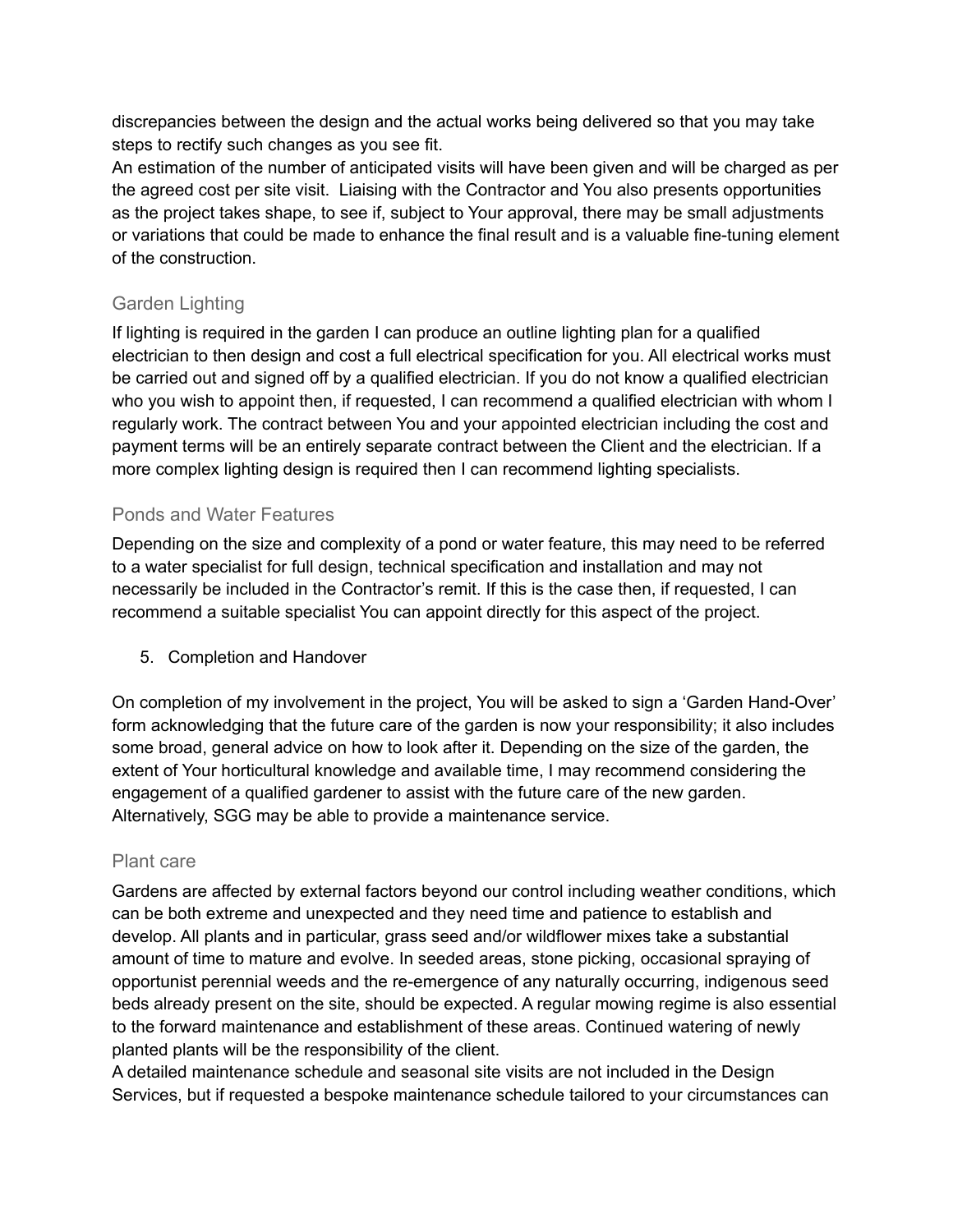be drawn up for your garden at an additional cost after works have been completed by your appointed Contractor.

## General Matters

### Client's Responsibilities

To make all necessary arrangements to enable me by arrangement, to visit and view the garden, and to ensure it is safe and that I have unimpeded access to the garden during working hours for the duration of my involvement in the project. To provide any necessary facilities to perform the Design Services including during the construction phase, water, electricity, use of lavatory.

You will retain legal ownership or equivalent authority for work to be carried out at the property. You agree to obtain any Planning Permission or licences or other consents required for the garden project and provide details of any Tree Preservation Orders and any/all other restrictions. You agree that You will cover any fines or damages and indemnify SGG from and against any costs, claims, damages, liabilities and expenses arising from any breach of planning permission, tree-work or licences in respect of the project, if these consents are not obtained. You agree to carry out correct and regular horticultural maintenance to facilitate the ongoing establishment of the garden after completion.

### Payment

Preferred method is by BACS, but cheques are accepted. I am not registered for VAT. Payment will be by you to me in instalments during the performance of the Design Services, as set out in the Proposal/Quotation. Payments are due on receipt of invoice. Overdue Payments: SGG reserves the right to charge interest on all unpaid amounts where payment is not received within 14 days following delivery of an invoice with interest accruing at the rate of 8% per annum compounded monthly until full payment is received. Any costs and expenses incurred to recover payment will also be charged to the Client. For a full design 50% of the total payment will be required before starting the design process. Payment for plants and materials bought by SGG will be required before purchase.

### Delay or Cancellation

If You opt to delay construction or abandon it altogether, the balance of any design fee or outstanding design hours spent will be due to me upon completion of the design stages. All design works commissioned are fully chargeable, whether or not You are prevented from or decide not to install any design element.

## Copyright and Intellectual Property Rights

Having first asked your permission to take photographs, those taken by me are copyrighted to me and I reserve the right to use photographs of the garden, before, during and after completion in promotional material, to illustrate my work. Only generic descriptions are used and no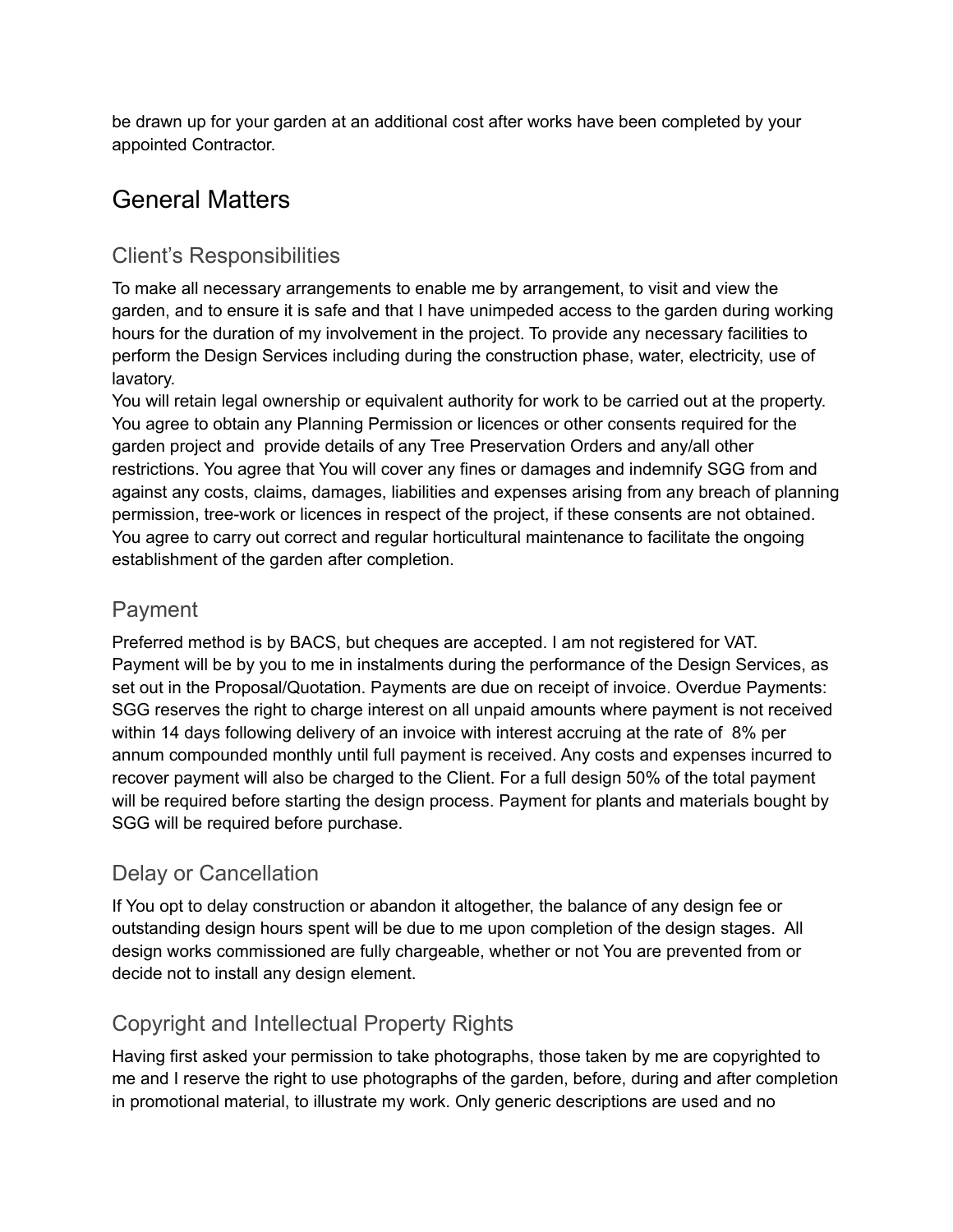material used will include the client's personal information. However, if a client expressly requests in writing that photographs of their garden are not used, I will agree to such a request. All sketches, designs, concepts, plans and documents prepared by me are the intellectual property of SGG and subject to copyright which remains mine notwithstanding the payment in full for the Design Services.

## Supply of Defective Goods & Plants

If at the time of delivery, any goods including plants have any defect or damage, please contact me immediately. I will either repair or replace as appropriate any which were defective at the time of delivery to you. SGG liability is limited to the repair or replacement of such goods by similar goods and with plants of similar age and quality appropriate to the season in which they are replaced. In the event that you do not advise of any defect or damage to goods other than plants within seven days after delivery, you shall be deemed to have accepted the goods. After the Hand over of the garden I cannot accept responsibility for plants dying or becoming damaged due to factors including but not limited to neglect, extreme weather conditions including wind, rain, heat or drought, disease, pest attack, inappropriate watering, a change in soil conditions or fertilisation by you at your property after delivering to you and any replacement of failed plants is at my discretion.

If You cancel or terminate the contract, You remain responsible for either, the cancellation costs incurred by me for the goods and plants that SGG has ordered from a supplier (if these can be returned by me), or for full payment of any goods or plants that were ordered prior to cancellation or termination of the contract and which cannot be returned by me to the supplier. Until payment in full has been received for the goods supplied by me, the property and title to the goods including plants remains with SGG and you agree that I am authorised to enter the location where the goods are held to take possession of the goods including plants and if necessary remove them.

### My Insurance

I have Public Liability to £2,000,000 is in place with Hiscox Ltd and Professional Indemnity up to £2,000,000 is in place with Hiscox Ltd.

## **Confidentiality**

I will treat all personal and business information supplied by You as confidential and not disclose such information to a third party without your prior permission, except where required by law.

### Limitation of Liability

To the extent permitted by law, my liability to compensate you for any loss or damage however caused is limited to my fee for Design Services.

Without prejudice to the forgoing

● If you require me to produce only a design and not perform any other Design Services, I shall have no liability for any dissatisfaction you may experience because of the way in which the design is implemented.